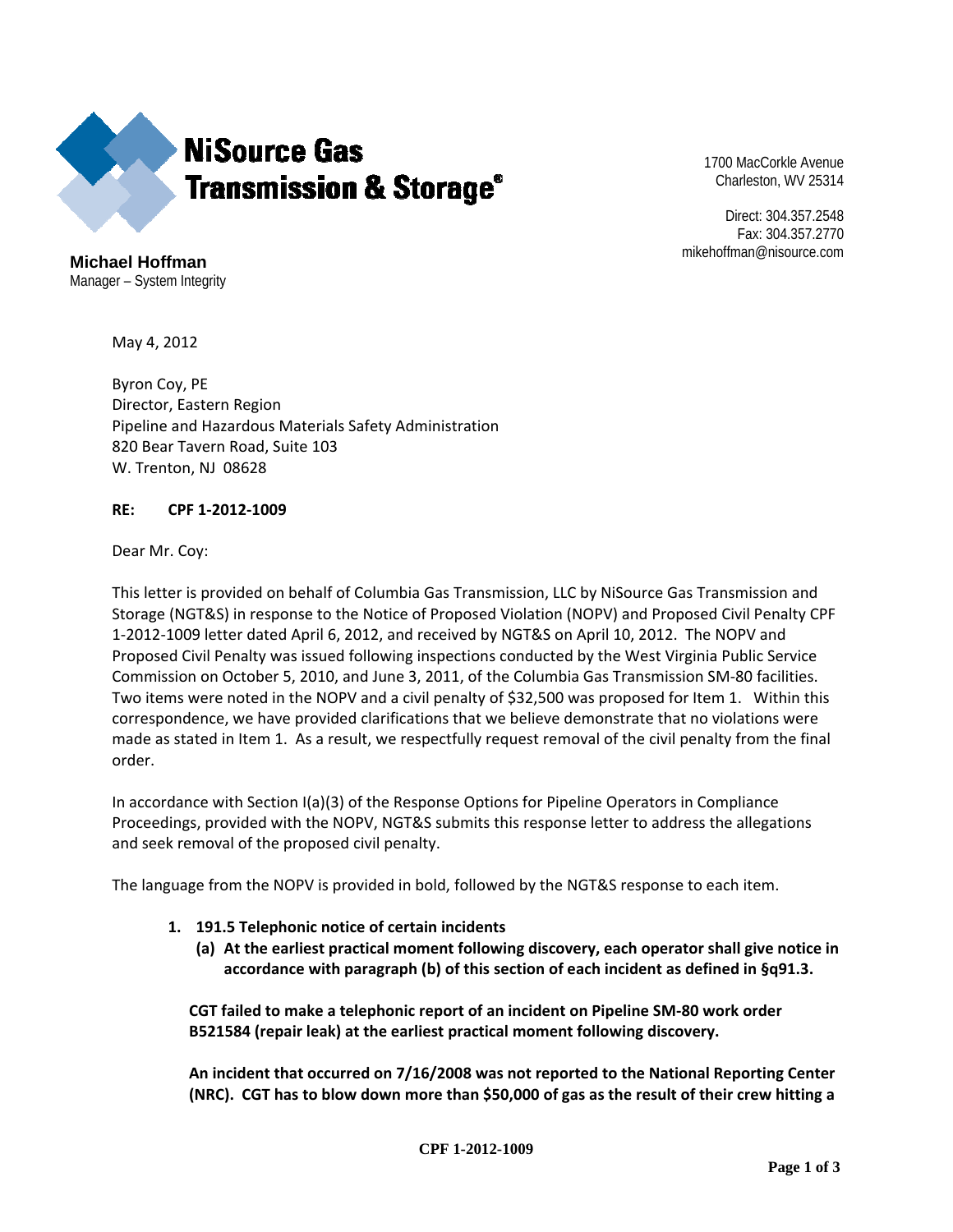**consumer tap line operating at about 693 psig. In order to stop the resulting leaking gas, and make repairs on the damaged consumer tap line. CGT blew down a portion of the 30 inch transmission line that feeds the consumer tap line.** 

**In subsequent information requests from the WV PSC, CGT provided information indicating a cost of lost gas of \$106,544 total for the leaking gas from the damaged consumer tap line and from purging the section of the 30 inch gas transmission line.** 

Item 1 relates to whether NGT&S should have reported the leak that occurred on July 16, 2008. In suggesting that NGT&S should have reported the leak, the NOPV included the cost of gas that was evacuated from the pipeline in an intentional blowdown to allow for convenience during repair.49 CFR Part 191.3 clearly establishes that gas loss due to an intentional blowdown should not be included in the cost or volume calculations for determining whether to report an incident. Including the intentional gas loss in the determination to report the leak skews the severity of the event and would compromise the incident reporting process and DOT incident database, which are intended to create awareness for significant pipeline related incidents. Provided below is an overview of the events related to Item 1.

On July 16, 2008, NGT&S maintenance work resulted in movement of piping that resulted in a small leak at the weld intersection of a tap and line SM-80, a 30 inch transmission pipeline. As supported in the paragraphs below, the event did not meet the definition of an incident under the regulations in effect at that time, nor does it meet the definition of an incident under the current regulations.

As noted above, maintenance along Columbia pipeline SM-80 caused movement of a 1/2 inch tap line, resulting in a small leak at the weld intersection of the tap and the transmission pipeline. The amount of gas escaping from the leak was minimal and the condition did not cause a risk to public safety. However, as a Columbia maintenance crew was available and located nearby, Columbia chose to make the necessary repair. While not required as part of the repair, Columbia elected to perform an intentional blowdown of the section of SM-80 before initiating the repair. Based on market conditions and to provide additional convenience during repair, a decision to blowdown this section of SM-80 was made. The decision to blowdown this section of pipe was not necessary to implement a permanent repair, and was done at the discretion of Columbia. An alternative permanent repair could have been implemented without a blowdown of the pipeline.

The amount of gas lost as a direct result of the leak was conservatively estimated at less than 30 MCF (see Attachment A, gas lost estimate). Considering the cost of gas at that time was approximately \$8.87/dekatherm, the total cost of gas lost from the leak is estimated at \$279.41 and was not significant by itself and would not meet the criteria for reporting either from a volume standpoint (under the current regulations) or a damage cost standpoint (under the regulations in effect at the time). In addition, the cost of the repair of the pipeline which includes labor, equipment and materials was less than \$2,000.00. The total damages (repair costs plus the cost of gas lost as the result of the leak) was much less than the \$50,000.00 incident threshold. The event was documented as an abnormal operation in the NGT&S work management system in accordance with the Company's Operations and Maintenance procedures.

In summary, the cost of gas lost from the controlled, intentional and optional blowdown of the pipeline should not be considered in the cost or volume calculations for determining whether the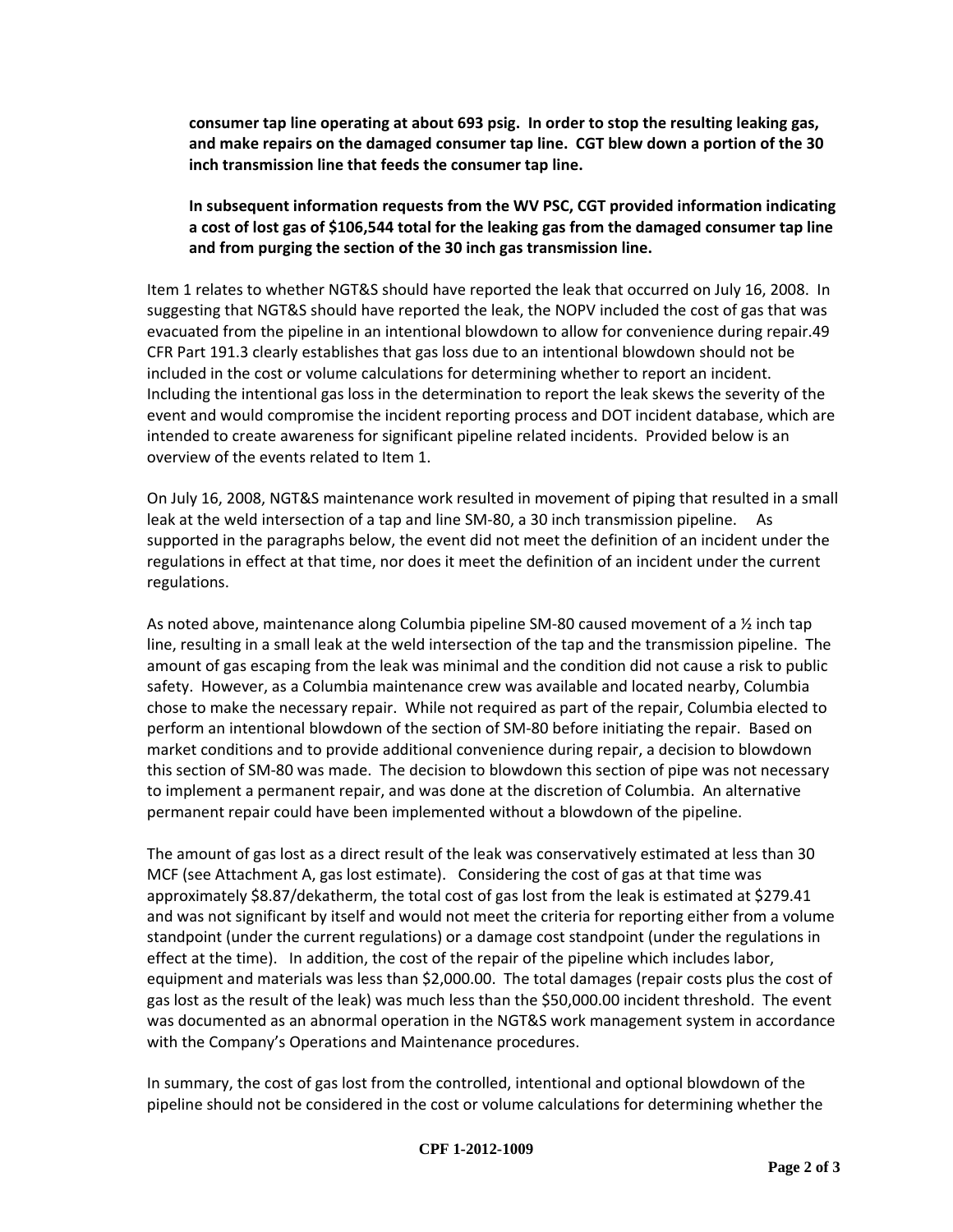leak should be a reportable incident. NGT&S, therefore, respectfully requests removal of the alleged violation under Item 1 in the NOPV as well as the associated proposed civil penalty.

2. 192.605 Procedural manual for operations, maintenance and emergencies.

(a) General. Each operator shall prepare and follow for each pipeline, a manual of written procedures for conducting operations and maintenance activities and for emergency response. For transmission lines, the manual must also include procedures for handling abnormal operations. This manual must be reviewed and updated by the operator at intervals not exceeding 15 months, but at least once every calendar year. This manual must be prepared before operations of a pipeline system commence. Appropriate parts of the manual must be kept at locations where operations and maintenance activities are considered.

CGT failed to follow its Operations and Maintenance (O&M) procedure 200.01.02 section 3.4 that requires identification tags on emergency valves.

The CGT pipeline SM-80 Martha valve setting had no identification tags on the following critical valves.

- 1. One main line valve.
- 2. Two by pass valves.
- 3. Two blow down valves.

CGT said they were not sure how long the tags were missing. The identification tags were installed prior to the completion of the WV PSC inspection.

As a follow-up to the inspection, NGT&S has replaced the missing tags listed above (see Attachment B for pictures) and, in addition, has instituted an initiative to identify missing identification tags on critical valves throughout its system.

Based on the information provided within this correspondence, we respectfully request the removal of Item 1 and the associated proposed civil penalty from a final order and subsequently request the closure of the order, based on the addressing of the Item 2. Should you have any questions or require any additional information or would like to meet to discuss any of the information above, please do not hesitate to contact me.

Sincerely,

Perry M. Hoffman

Manager - System Integrity NiSource Gas Transmission & Storage 1700 MacCorkle Avenue, SE Charleston, WV 25314 (304) 357-2465 ofc (304) 357-3804 fax mikehoffman@nisource.com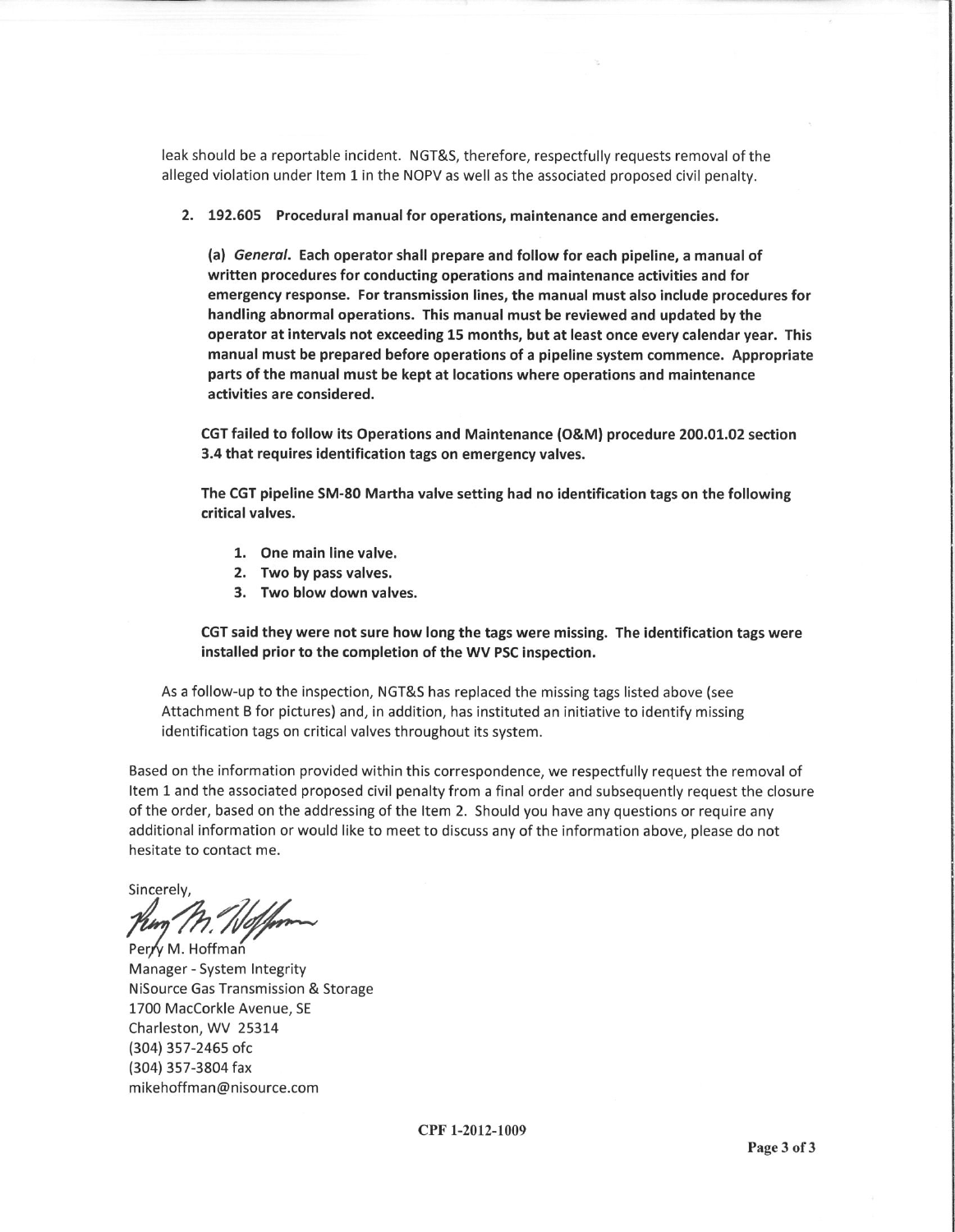## **Attachment A**

**Gas Lost Estimate July 16, 2008 - Tap Leak SM-80**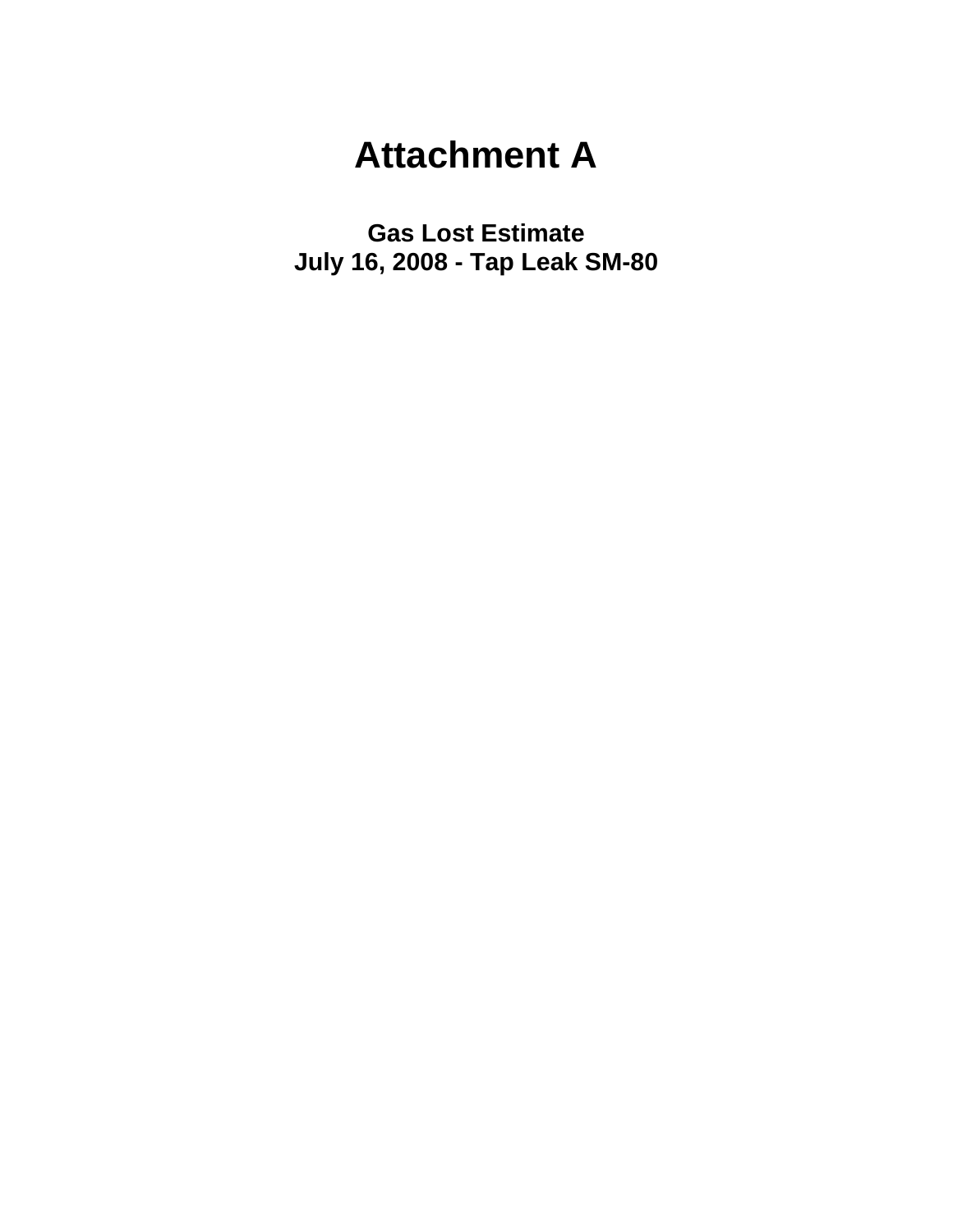

*Based on (271 x Fpm x Pressure x A / 1440 minutes)/1000 cubic feet per Mcf curve fit for Fpm values of:*  $y=-4.3705764\times10^{-9} \times x^3 + 2.1845719\times10^{-5} \times x^2 + 6.3020946\times10^{-2} \times x + 0.98$ 

*A equals the cross sectional area in inches*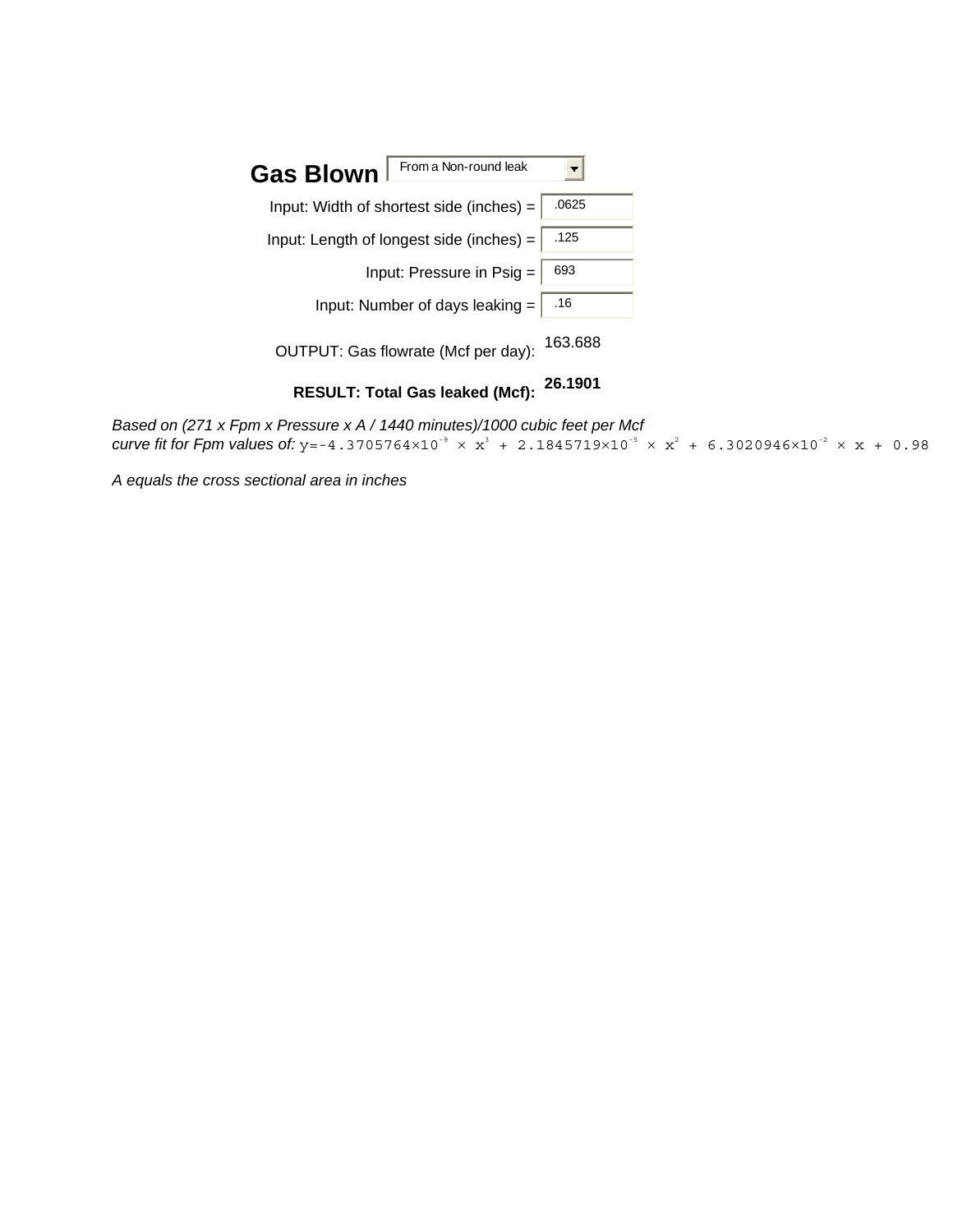## **Attachment B**

**Pictures of Identification Tags on SM-80 Valves at Martha's Valve Setting**